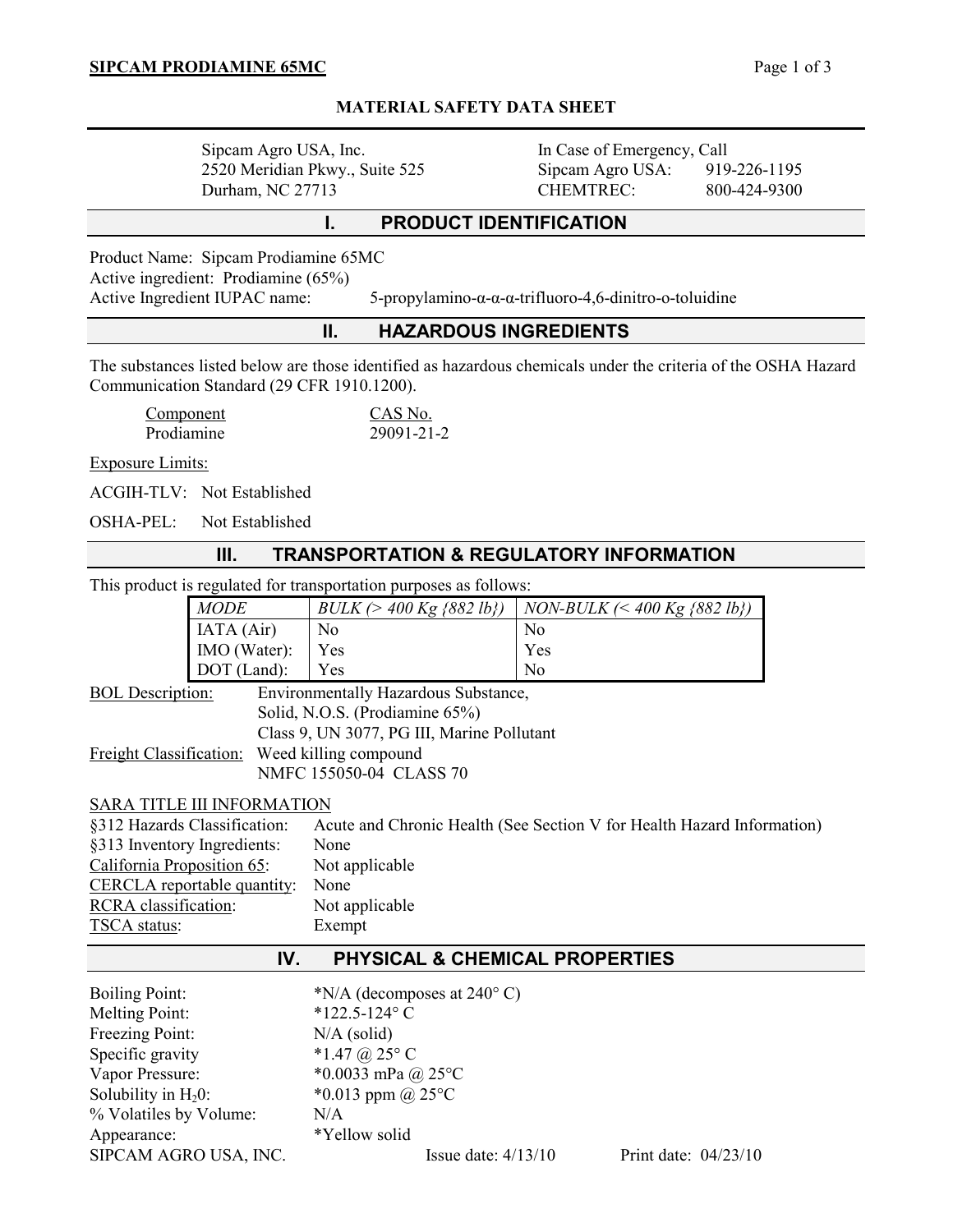## **SIPCAM PRODIAMINE 65MC** Page 2 of 3

| V.<br><b>FIRE AND EXPLOSION DATA</b>             |                                                                  |  |  |  |  |
|--------------------------------------------------|------------------------------------------------------------------|--|--|--|--|
| Flash Point:                                     | N/A                                                              |  |  |  |  |
| Autoignition Temperature:                        | N/A                                                              |  |  |  |  |
| Flammable Limits in Air, % by Volume: Lower: N/A |                                                                  |  |  |  |  |
|                                                  | Upper: $N/A$                                                     |  |  |  |  |
| Extinguishing Media:                             | N/A                                                              |  |  |  |  |
| Special Fire Fighting Procedures:                | Wear self-contained breathing apparatus and protective clothing. |  |  |  |  |
| Unusual Fire and Explosion Hazards:              | Flammable or explosive with high-energy impact.                  |  |  |  |  |
| VI.<br><b>HEALTH HAZARD INFORMATION</b>          |                                                                  |  |  |  |  |
| Oral LD50 $(rat)$ :                              | $>$ 5,050 mg/kg (Category IV)                                    |  |  |  |  |
| Dermal LD50 (rabbit):                            | $> 5,050$ mg/kg (Category III)                                   |  |  |  |  |
| Inhalation LC50 (4-hour; rat):                   | $> 0.231$ mg/m <sup>3</sup> of air (Category III)                |  |  |  |  |
| Primary Eye Irritation (rabbit):                 | Mildly irritating (Category III)                                 |  |  |  |  |
| Primary Dermal Irritation (rabbit):              | Non-irritating (Category IV)                                     |  |  |  |  |

Emergency and First Aid Procedures

If poisoning is suspected, immediately contact a physician, the nearest hospital, or the nearest Poison Control Center. Tell the contact person the complete product name and the type and amount of exposure by the victim.

- Eyes: IMMEDIATELY flush eyes with plenty of water, holding eyelids apart to ensure flushing of the entire eye surface and lids. Do not apply any medication except on the advice of a physician.
- Skin: Wash with plenty of soap and water. Remove contaminated clothes and footwear. Wash clothing and decontaminate footwear before reuse. Do not apply any medication except on the advice of a physician.
- Inhalation: Remove person from contaminated area to fresh air or employ proper respiratory protection until adequate ventilation or other control measure is restored. Apply artificial respiration if necessary.
- Ingestion: If victim is fully conscious, immediately give a large quantity of water to drink, then induce vomiting by tickling back of throat with finger. Never give anything by mouth to an unconscious person.

Notes to Physician: There is no specific antidote if this product is ingested. If a large amount has been ingested and emesis is inadequate, lavage stomach. This product has a high affinity to activated charcoal. Fifty (50) grams activated charcoal in 400 ml water can be given to absorb the remaining material in the stomach. Treat the patient symptomatically.

Possible Effects of Chronic Overexposure: None known.